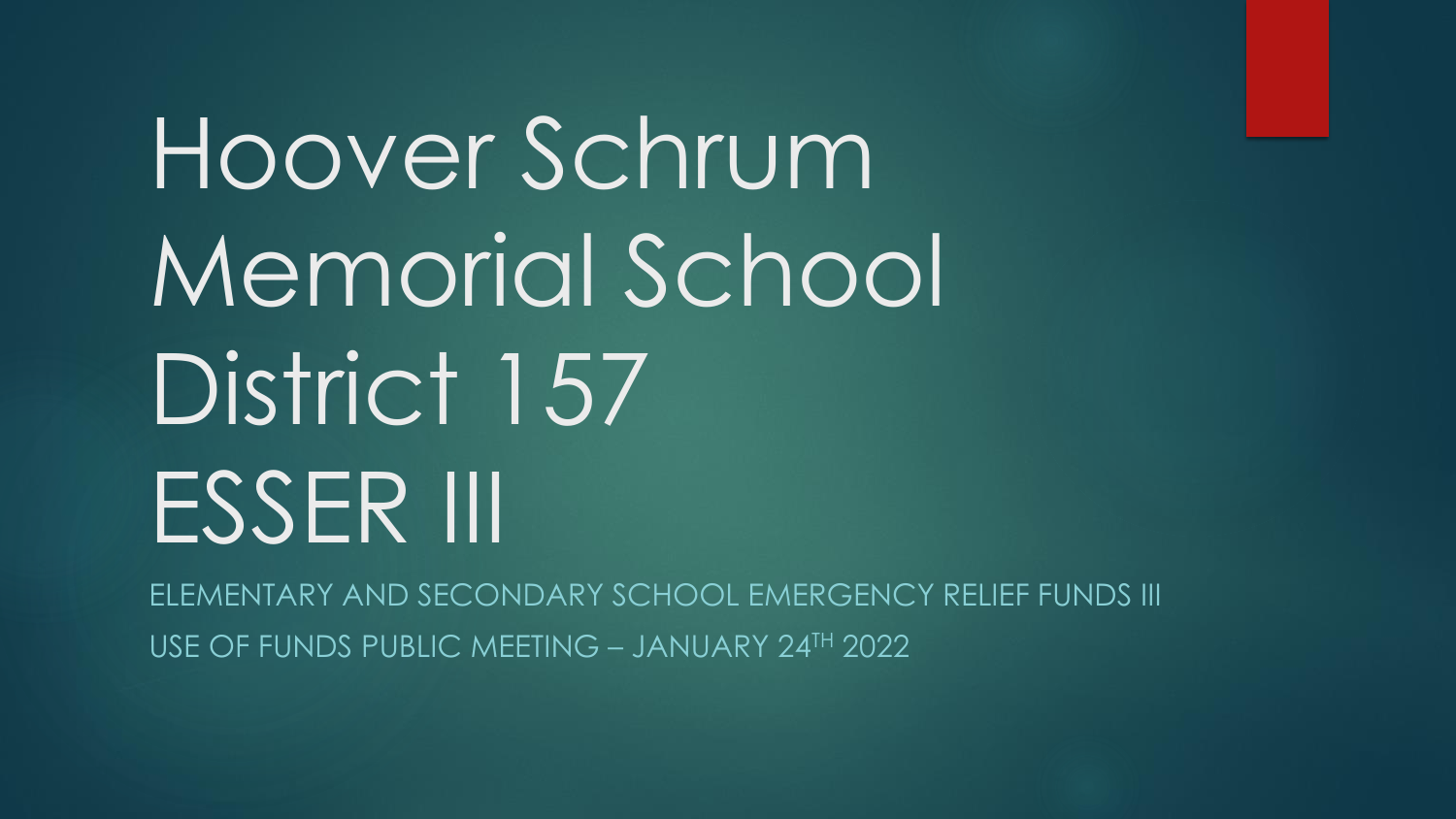## ESSER III

#### ► ESSER III – One Part of Larger ARP

- ▶ \$1.9 Trillion American Rescue Plan (ARP)
- ▶ \$122 Billion ARP Elementary and Secondary School Emergency Relief (ESSER III) allocation to U.S. Department of Education
- ▶ \$5.04 Billion U.S. Department of Education ESSER III allocation to the Illinois State Board of Education
- ▶ \$3,847,039 ISBE ESSER III Allocation to Chicago Public **Schools**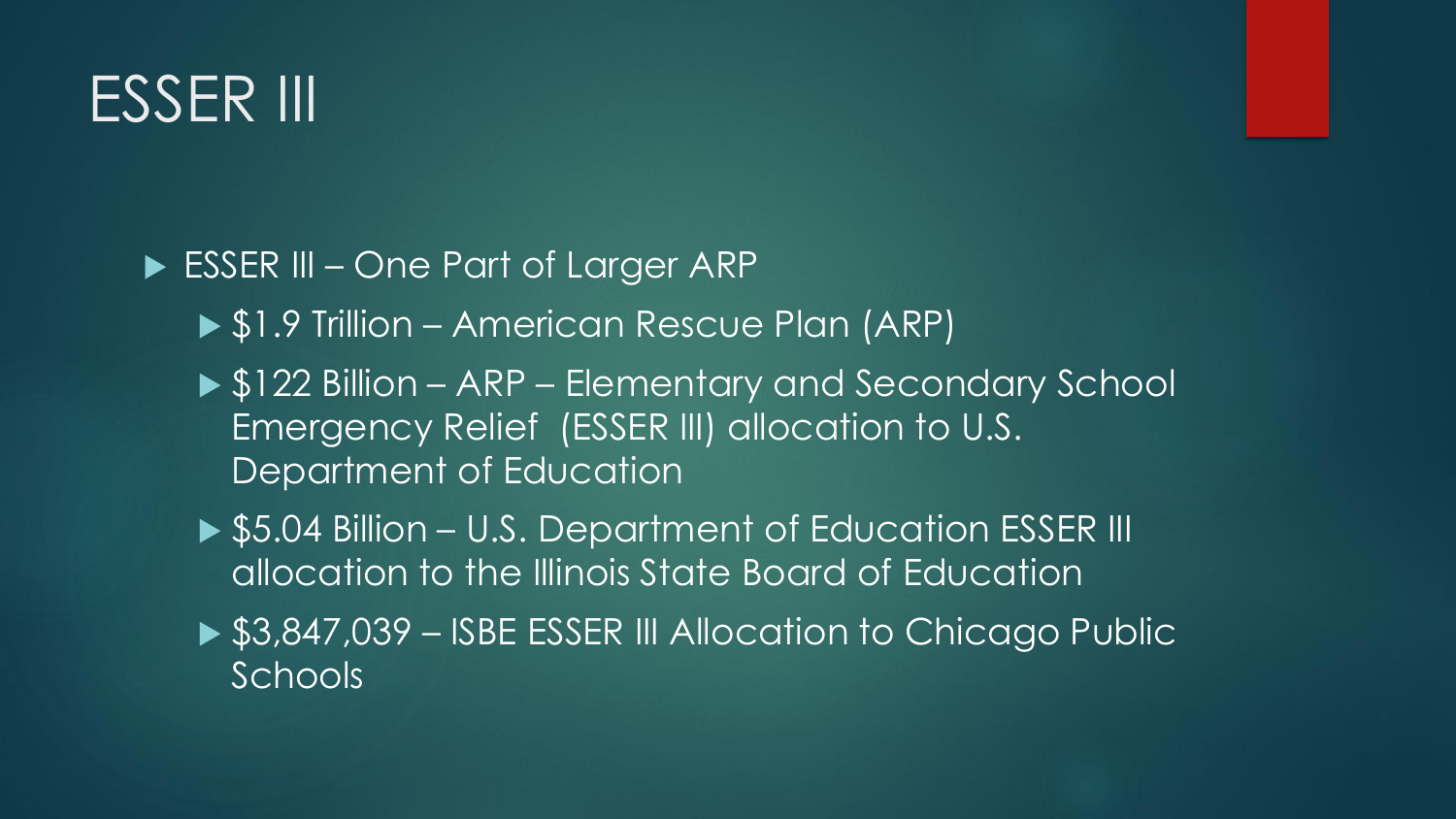# ESSER III – Public Engagement and Stakeholder Feedback

- Within the context of the requirements and priority areas under the guidance, the District incorporated feedback from building leaders, teachers, students, and parents.
	- ▶ From continuous meetings, budget hearings (September 2021), and Back to School surveys to parents, students, and teachers the key feedback included
		- Safe Schools, which includes an updated air quality project for aging HVAC systems.
		- Mitigating learning loss (After-School and Summer School, all staff professional development, and supplemental curriculum supports
		- Improving technology
		- **Ensuring social distancing during the pandemic**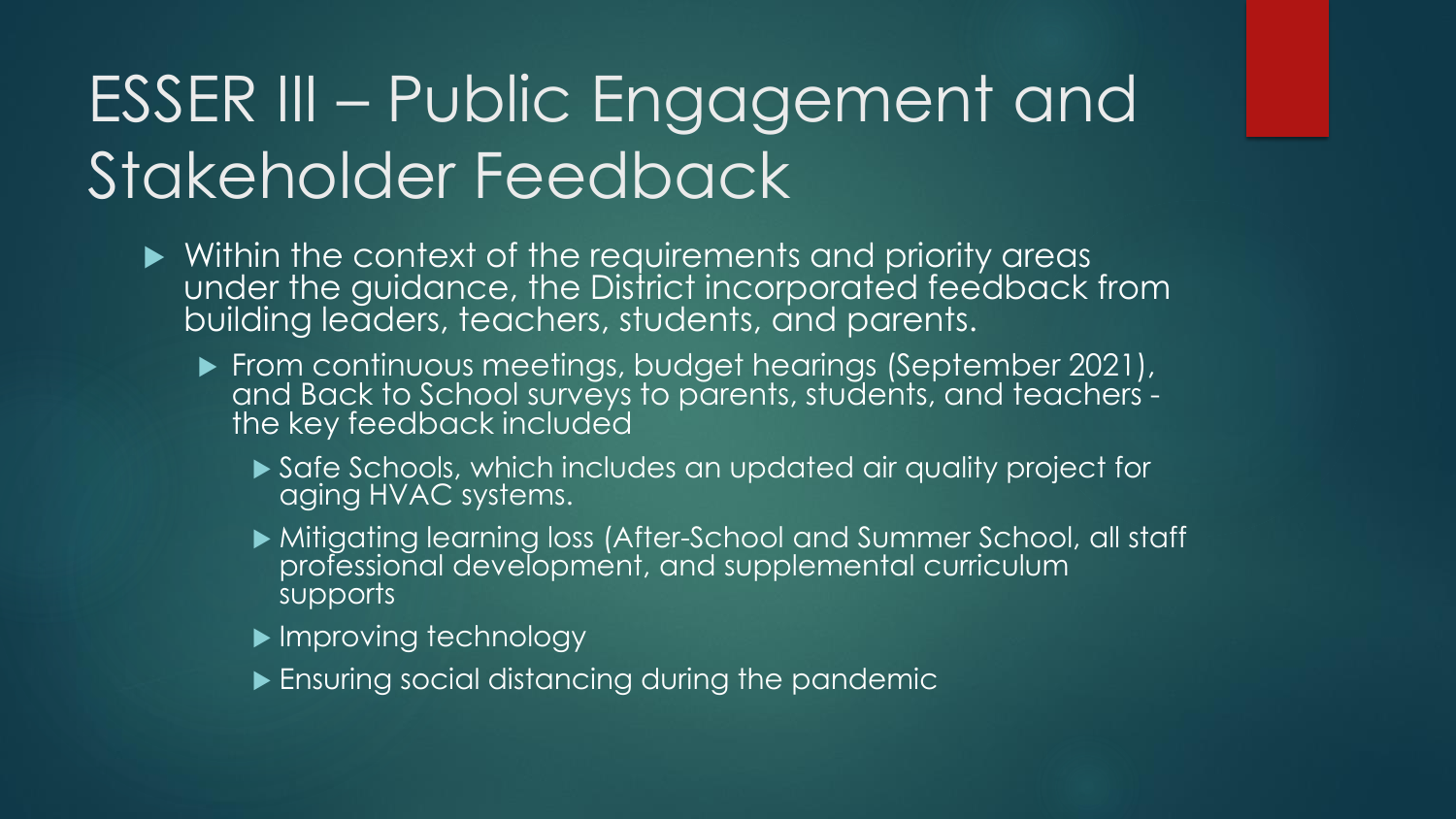# ESSER III – Public Engagement and Stakeholder Feedback

- ▶ Improving technology Creating learning environments in open areas for students to be able to utilize with recognizing social distancing restrictions
- **Ensuring social distancing during the pandemic** 
	- **Creation of new learning spaces that will address mandates and** provide new and innovative learning environments.
- While the District has outlined a framework for the mulit-yer plan, leadership, staff and parent feedback will be used to determine if adjustments are needed for the second year of implementation. Update plans will be revised in the grant.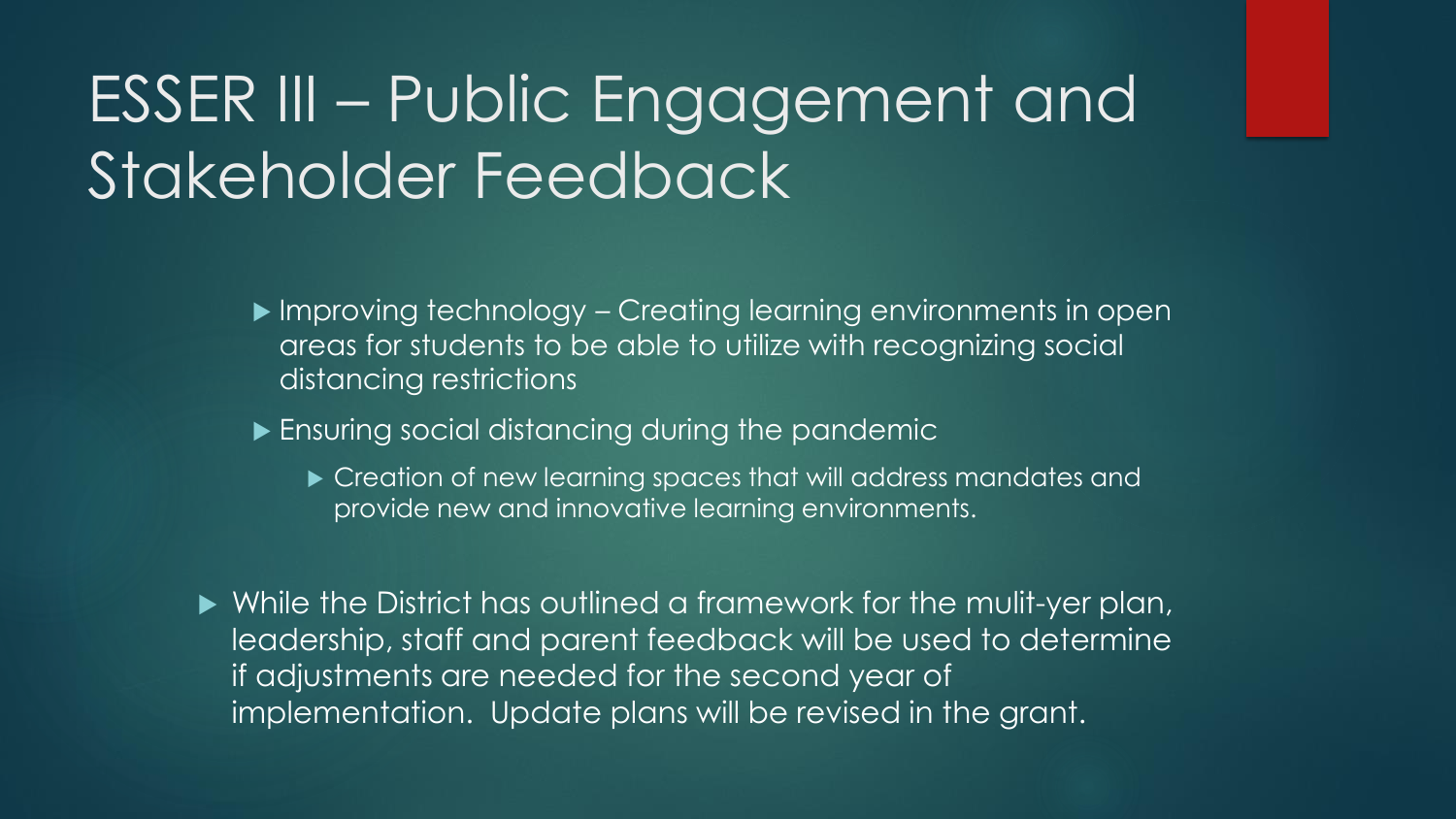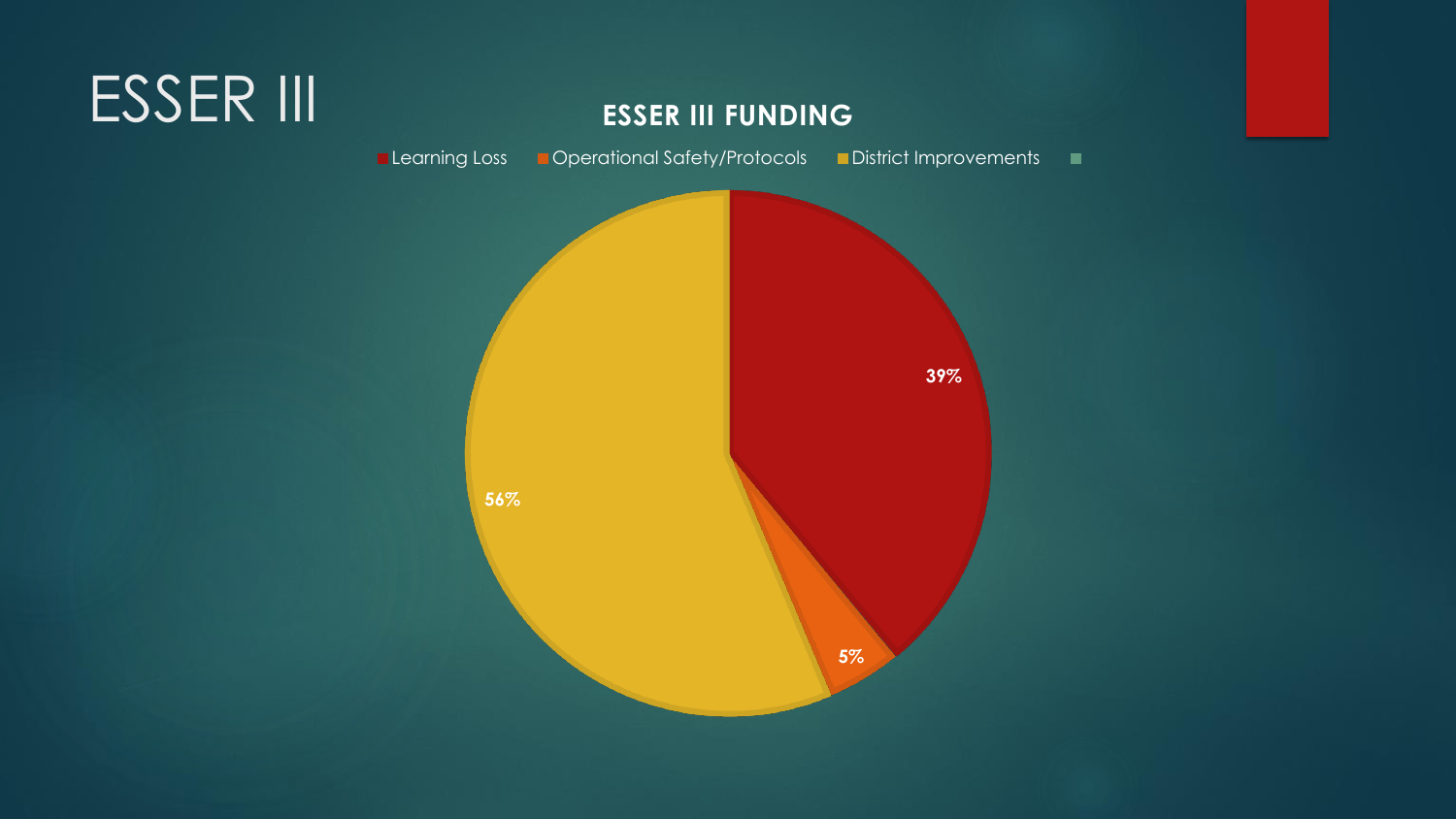### ESSER III – Plan for Learning Loss

#### **ESSER III - LEARNING LOSS BREAKDOWN**

|                                                                                                                                                                                         |         |                   |         |                      |               | <b>SEA Learning</b> | <b>SEA</b><br><b>Summer</b> | <b>SEA-After</b>     |
|-----------------------------------------------------------------------------------------------------------------------------------------------------------------------------------------|---------|-------------------|---------|----------------------|---------------|---------------------|-----------------------------|----------------------|
| <b>Description</b>                                                                                                                                                                      |         | <b>Amount</b>     |         | <b>Learning Loss</b> |               | Loss                | <b>School</b>               | <b>School</b>        |
| Summer School Programs \$                                                                                                                                                               |         | 43,635            |         |                      | \$            | 31,204              | \$12,431                    |                      |
| After School Programs \$                                                                                                                                                                |         | 43,635            |         |                      | \$            | 31,204              |                             | \$12,431             |
| Interventionist - To help support students who<br>need academic instruction \$                                                                                                          |         | 723,264           | \$      | 723,264              |               |                     |                             |                      |
| Extended School Year (10 additional Days of<br>School over the SY23 and SY24) - District with<br>the agreement of the Teacher union will<br>provide 5 additional days in SY23 and SY24. | $\zeta$ | 278,069           | \$      | 278,069              |               |                     |                             |                      |
| Instructional Supplies/Vendors for school day,<br>after school, summer school. \$                                                                                                       |         | 208,596           | \$      | 208,596              |               |                     |                             |                      |
| Professional Development for teachers and<br>paraprofessionals \$                                                                                                                       |         | 150,355           | $\zeta$ | 150,355              |               |                     |                             |                      |
| Instructional Panels for for open spaces in<br>Schrum Middle School. \$                                                                                                                 |         | 45,000            | \$      | 45,000               |               |                     |                             |                      |
|                                                                                                                                                                                         |         | Total \$1,492,554 |         | \$1,405,284          | $\frac{1}{2}$ | 62,408              | \$12,431                    | $\frac{1}{2}$ 12,431 |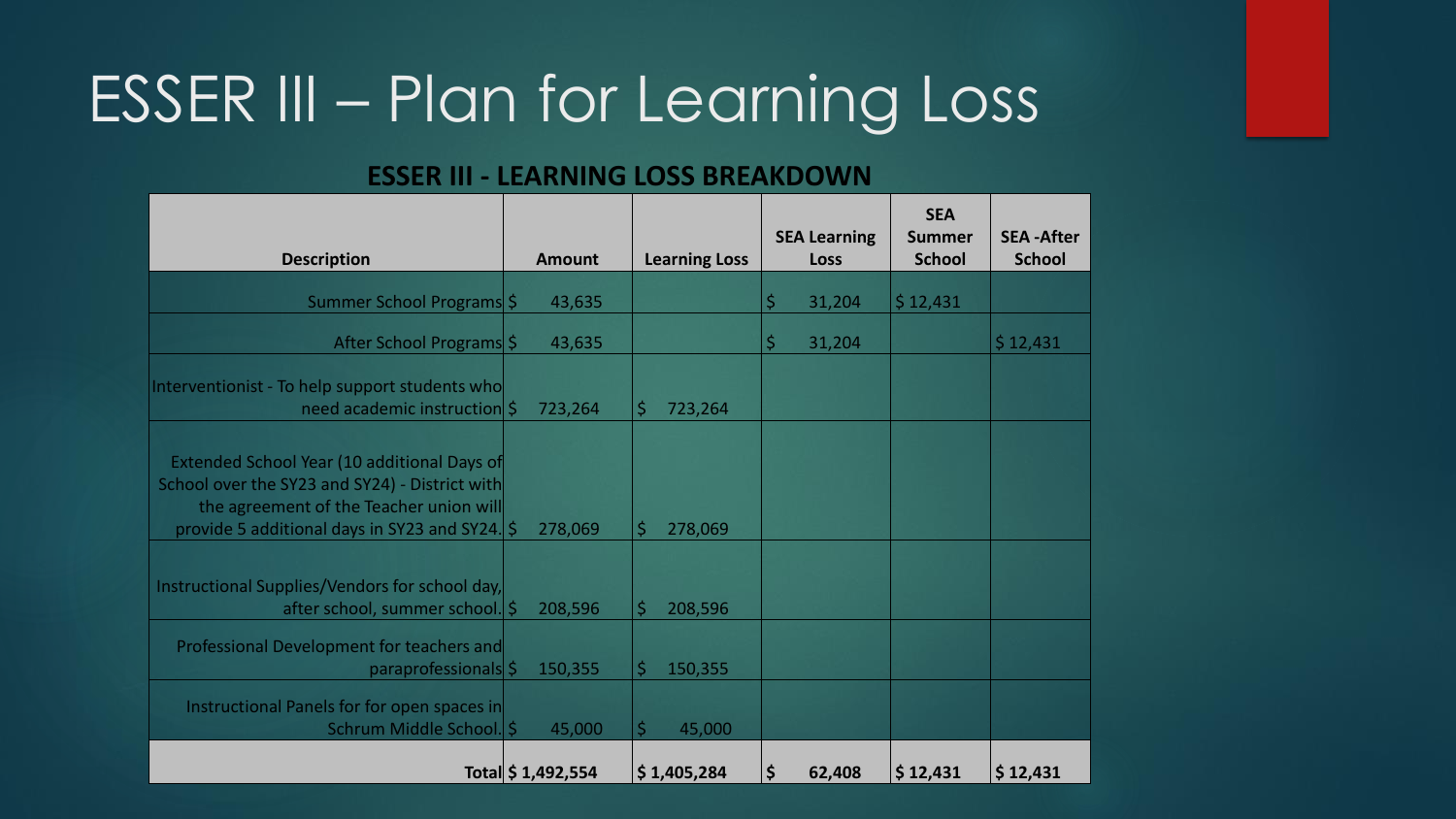# ESSER III – Plan for District Improvements

| <b>ESSER III - District Improvements</b> |  |  |  |
|------------------------------------------|--|--|--|
|------------------------------------------|--|--|--|

| <b>Description</b>                                                                                                                                                                                                                                                                                                                                                                                                                                                           | <b>Amount</b>          |  |  |
|------------------------------------------------------------------------------------------------------------------------------------------------------------------------------------------------------------------------------------------------------------------------------------------------------------------------------------------------------------------------------------------------------------------------------------------------------------------------------|------------------------|--|--|
| HVAC - Indoor Air Quality - Hoover Elementary School - Individual Heating<br>and Cooling systems with filters - Replacement of 20-year old Airdale units<br>in 44 classrooms and rooftop units. Project will be bid with STR Architects.<br>(New unit with installation is \$25k per unit (30 units x \$25k=\$750k) plus<br>rooftop HVAC equipment (\$810,000) - Project will be placed out to bid in<br>Fall 2022 with work in Summer 2023. Project is shared with ESSER II | 1,560,000              |  |  |
| Learning Space - Expansion of IMC to provide adequate space for social<br>distancing and provide additional learning spaces. Price includes removal of<br>walls, repair of floors, repainting of walls. Architect will do design and<br>contractor will be named after bidding process.                                                                                                                                                                                      | IST<br>500,000         |  |  |
| Learning Space - Contract to provide electrical outlets for the instructional<br>panels going up at Schrum Middle school in the additional learning spaces                                                                                                                                                                                                                                                                                                                   | <sup>S</sup><br>30,000 |  |  |
| Total                                                                                                                                                                                                                                                                                                                                                                                                                                                                        | \$2,090,000            |  |  |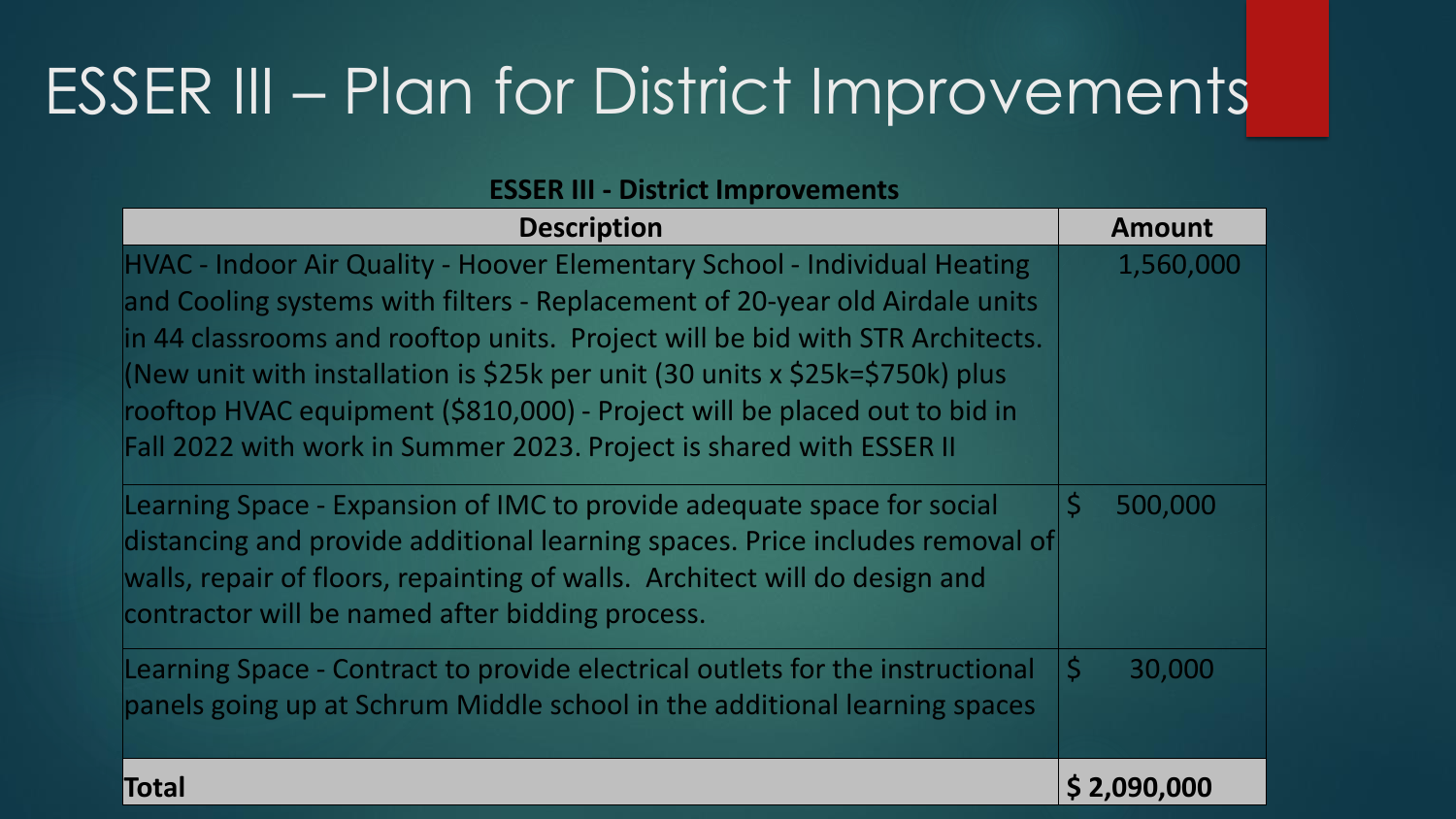# ESSER III – Plan for Safety & Sanitation

| <b>ESSER III - Safety and Sanitation</b>                                                                                                                                                                                                                                                                                                                                                                              |         |               |  |  |
|-----------------------------------------------------------------------------------------------------------------------------------------------------------------------------------------------------------------------------------------------------------------------------------------------------------------------------------------------------------------------------------------------------------------------|---------|---------------|--|--|
| <b>Description</b>                                                                                                                                                                                                                                                                                                                                                                                                    |         | <b>Amount</b> |  |  |
| Sanitation/Cleaning - Supplies and equipment under \$500 for the continued<br>disinfecting of all schools and buildings. Includes but not limited to masks,<br>wipes, disinfectant solution, gloves, paper towels; 6 solution sprayers $@5350;$<br>sneeze guards and other supplies and materials                                                                                                                     |         | \$60,000      |  |  |
| Sanitation/Cleaning - Services to provide additional support for cleaning,<br>disinfecting, storage and sub service for custodians in case of large outbreaks<br>in schools, moving of school furniture in preparation of building<br>improvements (HVAC, LED Lighting, and expansion of learning spaces.                                                                                                             | $\zeta$ | 80,000        |  |  |
| Sanitation/Cleaning - Equipment to help deep clean the schools (floor<br>burnishers and scrubbers for Hoover / Schrum Schools \$20k (Floor Burnisher<br>\$15k, Scrubber \$5k); room dividers for nurses office to separate students on<br>nurses beds at Hoover Elementary School \$7k; other small cleaning<br>replacements over the life of the grant. The grant will be updated with type<br>of equipment and cost | $\zeta$ | 35,000        |  |  |
| Total                                                                                                                                                                                                                                                                                                                                                                                                                 | \$      | 175,000       |  |  |